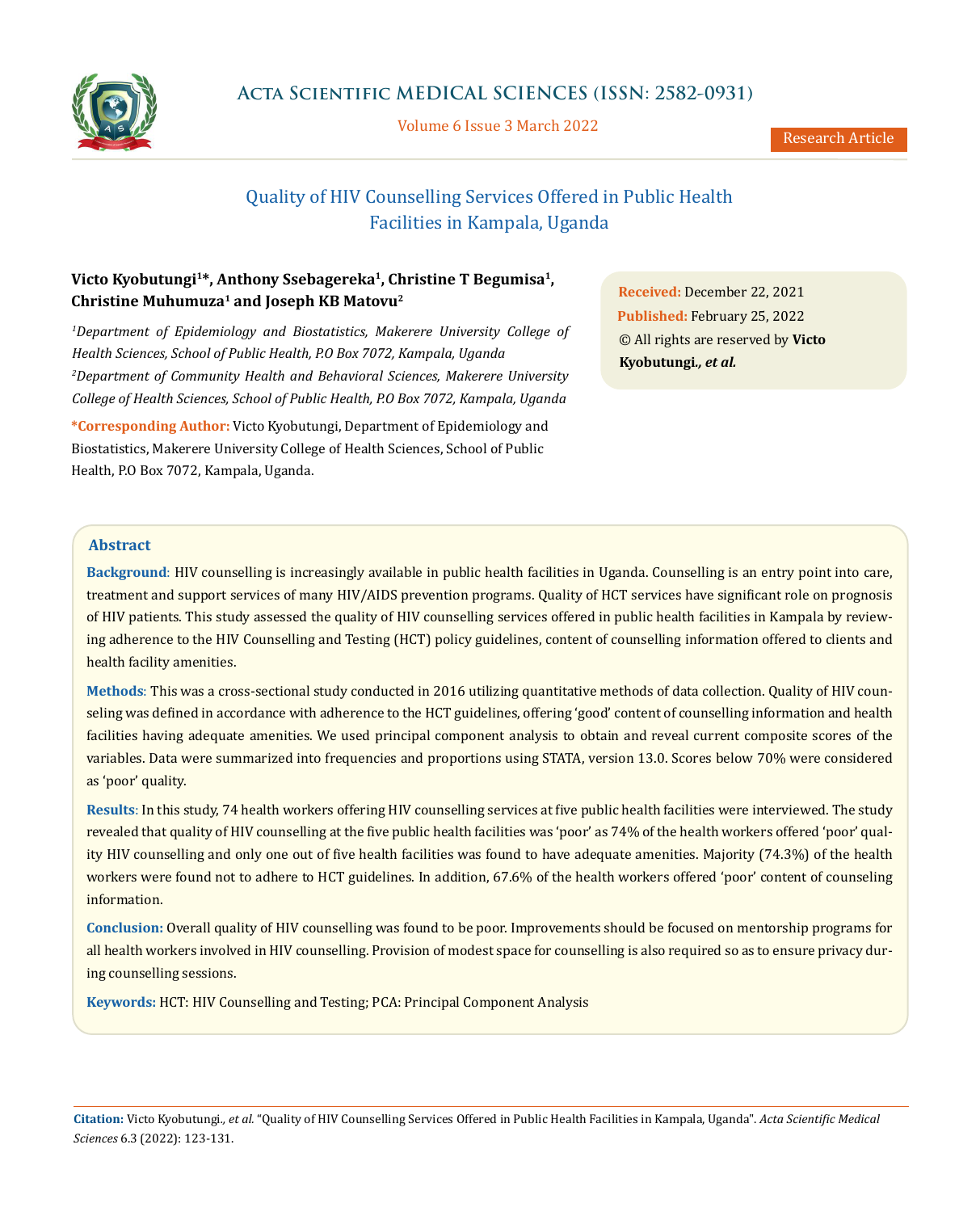#### **Introduction**

Worldwide, counselling in HIV is a gate way to comprehensive HIV care and support [1] and is widely accepted as the cornerstone of HIV prevention programs in many countries. In Sub-Saharan Africa, access to ART treatment continues to scale up which should stimulate innovative strategies to increase access to HCT services [2]. In this study quality of HIV counselling was defined in accordance with adherence to the HCT guidelines, offering 'good' content of counselling information and health facilities having adequate amenities.

Counselling in HIV has demonstrated multiple public health benefits [3] such as knowing one's HIV status, reduction in risky sexual behavior  $[4]$ , linking HIV infected individuals to HIV care for support and treatment  $[5,6]$  among others. In addition, studies carried out in sub Saharan Africa including Uganda have shown that HIV counselling increases uptake of testing by 80% [7-12].

However, other authors have cited uptake of HIV counselling and testing to be low  $[13-15]$ . This is as a result of barriers to HIV counselling and testing which include substandard quality of counselling services, disclosure of HIV-positive status to an HIV-negative spouse that could result in abandonment, divorce or physical abuse against the woman  $[16]$ , stigma, fear of knowing ones HIV status and blame [17-19]. A study conducted by Zachariah., *et al.* established that poor supervision affected the quality of counselling provided by health workers [20]. Similarly, a study conducted in Kenya reported that window period, partner involvement and follow-up support were haphazardly dealt with during HIV counselling [21].

Various studies in other countries have established that insufficient number and availability of trained counselors as well as lack of knowledge and competences by the counselors [22] were the biggest challenges affecting the quality of HIV counselling services [23]. The magnitude of these aspects and the quality of HIV counselling in Uganda is, however, minimally documented. In addition, there's insufficient information (especially in Uganda) on process related to HIV counselling quality indicators [23,24]. Studies assessing adherence to the HCT policy guidelines using the health systems perspective, evaluating the content of counselling information offered to clients during pre and post-test counselling sessions and assessing the health facility amenities that enhance quality of HIV counselling in public health facilities are warranted.

The objective of this study was to assess the quality of HIV counselling services offered in public health facilities in Kampala, Uganda.

#### **Methods**

#### **Study setting and design**

This was a cross-sectional study employing quantitative methods of data collection. Face-to-face interviews with counsellors and health workers providing counselling services to clients at five public health facilities (one Health Centre IV and four Health Centre IIIs) in Kampala were conducted. In Uganda, the healthcare system at subnational level is structured along the major levels of administration. A health center III is a facility having a catchment geographical area of a sub-county/division. Health center IIIs often have about 18 staff, led by a senior clinical officer, who runs a general outpatient clinic and a maternity ward. They also have a functioning laboratory.

On the other hand, Health center IV's serve a catchment population/geographical area of a county or a parliamentary constituency. Health center IVs offer all the services found at health center III, but also have inpatient wards for men, women, and children. It has a senior medical officer, medical officers, nurses, midwives, laboratory technicians and laboratory assistants. Health center IVs also have theatre facilities for carrying out major surgery procedures if required. Respondents who consented to take part in the study were included while those that were on leave or sick were excluded from the study.

A sample size of 74 respondents was determined using the Yamane formula at 95% confidence level. Kampala capital city is composed of 5 divisions and since the scope of the study was Kampala city, we decided to sample one health facility per division. Each division had to be represented in our sample of health facilities so that the findings would be representative of the city. And each division contains one health center III and one health center IV which are operated by the government of Uganda. Therefore, one functional health facility from each division was purposively selected. In addition, 12 and 26 respondents from health center III's and IV's respectively were proportionately sampled. Data collection tools were adapted from a study conducted by Mayanja [25] and modified following the national HCT guidelines to suit the study objectives. In addition, information from the standardized UNAIDS tool for assessing quality of HIV counselling was also used to modify the

**Citation:** Victo Kyobutungi*., et al.* "Quality of HIV Counselling Services Offered in Public Health Facilities in Kampala, Uganda". *Acta Scientific Medical Sciences* 6.3 (2022): 123-131.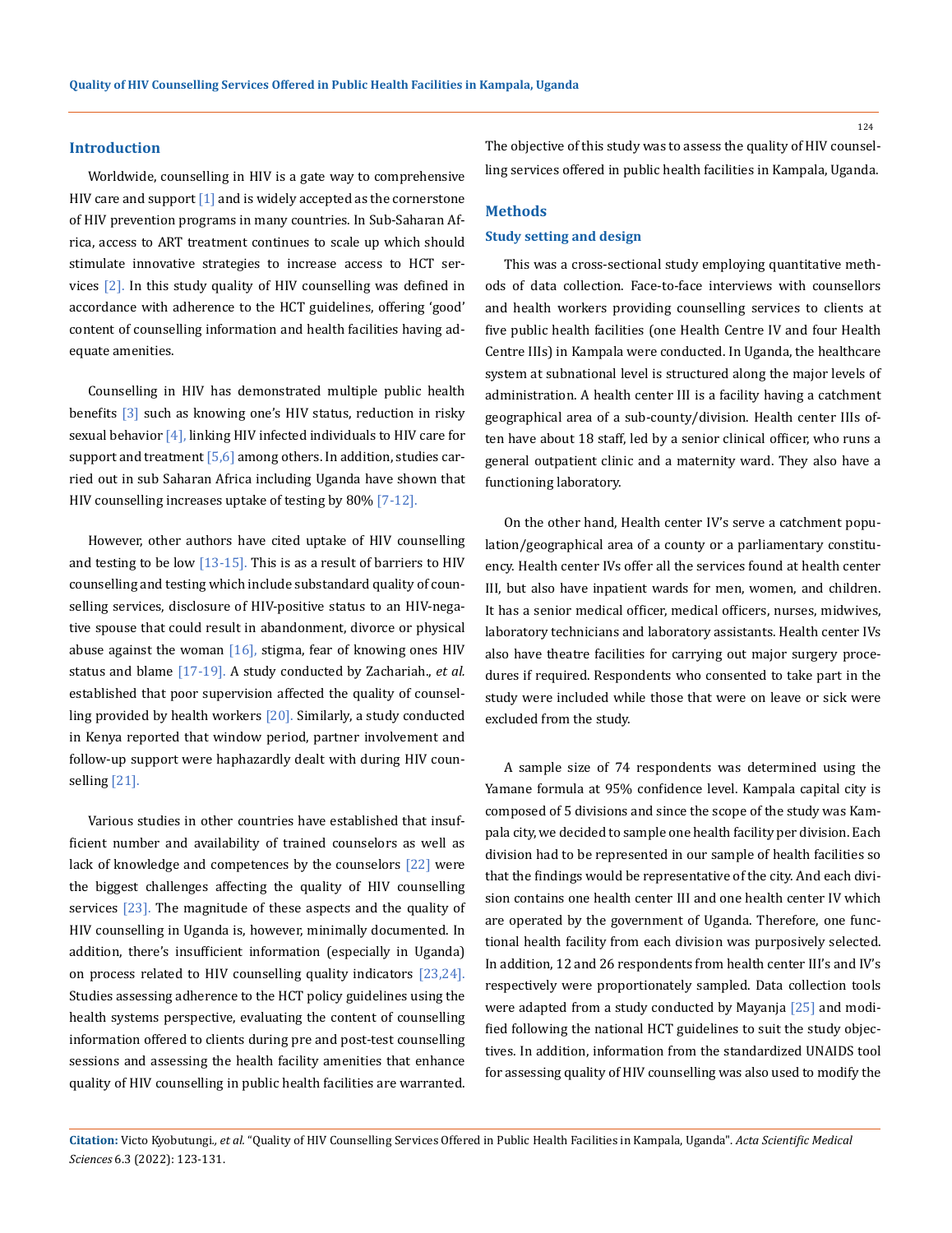125

questionnaire  $[26]$ . The questionnaire was pre-tested to ensure its reliability and validity.

#### **Data collection procedures and methods**

Face to face interviews with HIV counselling service providers were done. Quantitative data on adherence to the Ministry of Health counselling guidelines, pre-test counseling, post-test counselling and health facility amenities was collected. The amenities deal with the extent to which the health facility's physical infrastructure is welcoming and pleasant such as clean surroundings, adequate furniture, sufficient ventilation, clean running water, and clean toilets among others.

#### **Variables and measurement**

The dependent variable was quality of HIV counselling that was measured in two ways; that is, self-assessment, and analysis of the dimensions of quality of HIV counselling services. On self-assessment, service providers were asked to rate the quality of HIV counselling they offered (based on the study's operational definition of HIV counselling) using a five level Likert scale of 'very good', 'good', 'fair', 'poor' and 'very poor'. The Independent variables included content of counselling information offered during pre and posttest counselling, adherence to HCT guidelines and facility amenities. Quality of HIV counselling was then collapsed into a binary outcome: that is, 'very good' and 'good' responses were combined into the 'good' category while 'fair', 'poor' and 'very poor' were also combined in the 'poor' category.

#### **Data analysis**

Descriptive statistics inform of frequencies and proportions were used to summarise the data. Principal Component Analysis (PCA) was used for analysis. All variables were prepared to measure the different components used to measure quality of HIV counselling in the same direction. Pairwise correlation between the variables was assessed with many variables scoring a correlation of above 0.3 which made it possible to proceed with PCA. Bartlett test of sphericity which compares the correlation matrix with a matrix of zero correlations was also carried out producing a statistically significant P value ( $p < 0.001$ ). Extraction of variables for PCA for the different dimensions (adherence to HCT guidelines, content of counselling information and amenities) followed by assessing Cronbach's Alpha were done. Variables measuring content of counselling information (both pre- and post-test counselling) were combined since they measured the same component. Variables that were collinear were removed as they could not produce valid factor loadings. Variables with low factor loadings were dropped until a desirable Cronbach's Alpha was attained. The final set of variables for each dimension were selected and used to create solid composite scores that were used to quantify the dimension's score. All frequencies from the three dimensions, used to assess quality of HIV counselling, were then combined and divided into textiles to obtain an overall measure of quality of HIV counselling. The cut off score used for grading the quality of HIV counselling was 70%, where the score below that was categorized as 'poor' and the score above 70% was rated 'good' [27,28]. Likewise, the same cut off was utilised for the scores in the three dimensions used to assess the quality of HIV counselling. Data were analysed using STATA version 13.0.

#### **Ethical considerations**

Ethical approval and clearance for the study was sought from the Makerere University School of Public Health Higher Degrees, Research and Ethics Committee, Kampala Capital City Authority and the health facilities' administrators. Written consent was also sought from the respondents.

#### **Results**

Overall 74 HIV counselling service providers were interviewed with a response rate of 100%. Registered midwives comprised the highest number of HIV counselling service providers with 47 (63.5%). Majority of the counselling service providers were female constituting 91.9% with a mean age of  $36 \pm 7$  years. The experience in HIV counselling among HIV counselling service providers widely varied with majority (66.2%) of them possessing an experience of above two years. Majority of the respondents (66.2%) reported that there was compromised confidentiality during counselling sessions while 13.5% had not received any form of training in HIV counseling. Linkage into care of all the HIV positive clients at the ART clinic or ANC entry point was found to be 100%. Also most counselling service providers 49 (66.2%) did not follow MOH counselling guidelines while 51 (68.9%) of reported absence of private space for counselling. Partner organizations constituted the highest proportion (67.6%) in training of health workers and Infectious Diseases Institute (IDI) played a big role in support supervision as compared to Ministry of Health (MOH) and Kampala Capital City Authority (KCCA).

**Citation:** Victo Kyobutungi*., et al.* "Quality of HIV Counselling Services Offered in Public Health Facilities in Kampala, Uganda". *Acta Scientific Medical Sciences* 6.3 (2022): 123-131.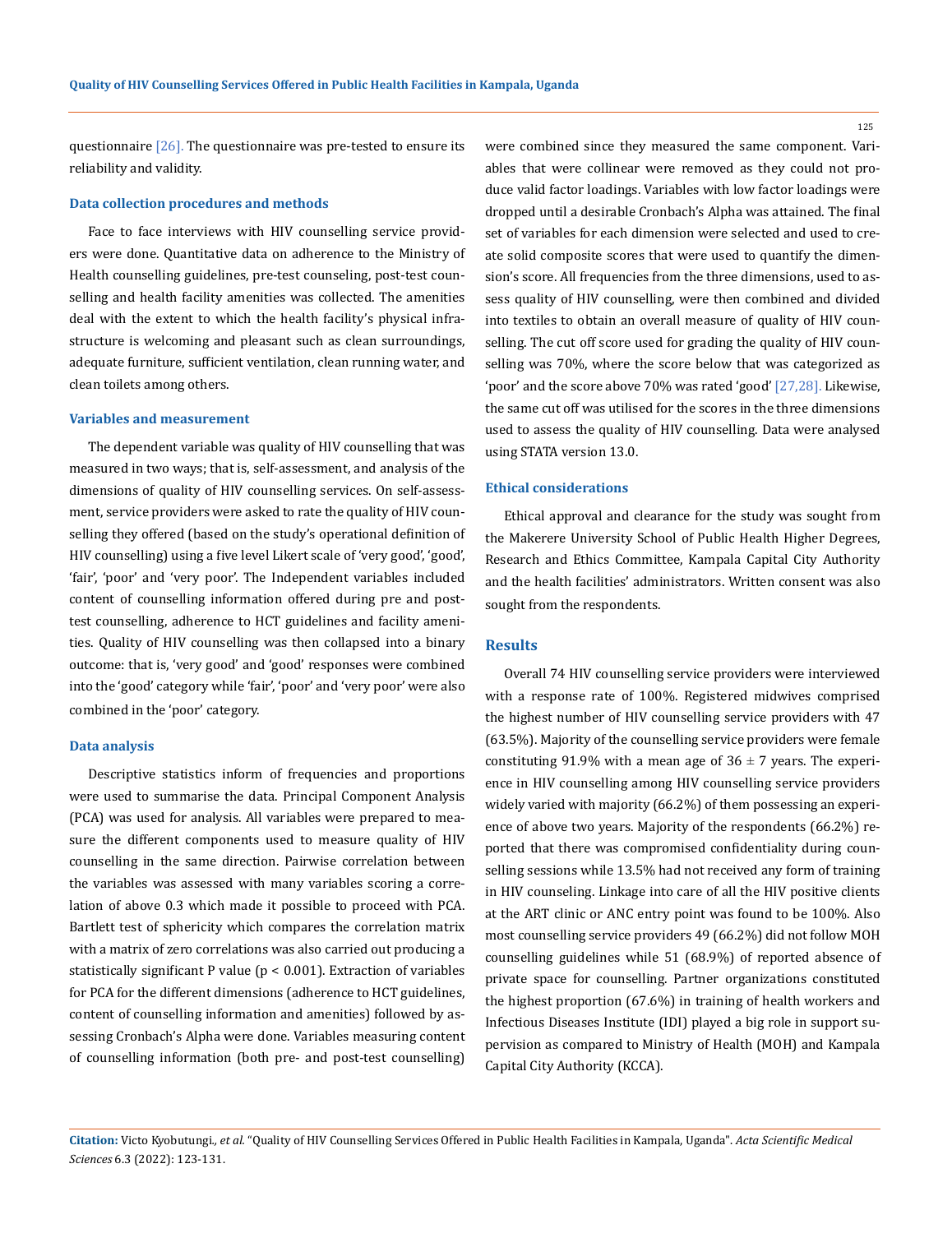#### **Pre-test counselling**

All (100%) HIV counselling service providers revealed information concerning knowledge about HIV and its transmission to the client. The HIV testing process was discussed by 59.5% counselling service providers, 19 (25.7%) discussed the window period while 43.2% discussed the value of partner involvement. Only 26 (35.1%) of the counselling service providers talked about implications of a positive result for the baby and future pregnancies while only 12 (16.2%) revealed that they assess for understanding of information passed on to the clients. Details are shown in table 1 below.

| Pre-test counseling (n= 74)                                              |    | $\%$ |
|--------------------------------------------------------------------------|----|------|
| Knowledge about HIV and transmission                                     | 74 | 100  |
| <b>HIV</b> testing process                                               | 44 | 59.5 |
| Window period                                                            | 19 | 25.7 |
| Meaning and possible implications of $HIV + and$<br>HIV-negative results | 41 | 55.4 |
| Partner involvement                                                      | 32 | 43.2 |
| Potential needs and available support                                    | 33 | 44.6 |
| Transmission risk to the infant                                          | 61 | 82.4 |
| Benefits of knowing HIV status                                           | 50 | 67.6 |
| Implications of a positive result for the baby and<br>future pregnancies | 26 | 35.1 |
| Check for understanding                                                  | 12 | 16.2 |

**Table 1:** Assessment of content of pre-test counselling.

#### **Post-test counselling**

We also found out that 91.9% of the HIV counselling service providers delivered results to clients in a clear and simple manner while 63.5% of the counselling service providers checked for the clients understanding to ensure that they had understood all the information they had passed on to them. Only 29.7% mentioned the need of disclosure, 24.3% of counselling service providers talked about the importance of family planning while 27% of the HIV counselling service providers scheduled next appointments with the clients for review as detailed in table 2.

#### **Amenities**

All five health facilities had a waiting area where clients sat as they waited for counselling services and all the facilities had HCT policy manuals though they were locked up in cupboards. Information, education and communication materials were available in three of the health facilities. Whereas all the facilities had sufficient ventilation, privacy curtains were only observed in three of the examination rooms. Of the five health facilities observed, a private counselling room was available in only one health facility and only two of the health facilities had adequate furniture for their clients. Two of the health facilities had clean washrooms, and only one facility had a resting room for their clients. On self-assessment, 57% HIV counselling service providers rated the quality of HIV counselling offered to clients as 'poor'.

| Post-test counselling (n=74)                                |    | $\frac{0}{0}$ |
|-------------------------------------------------------------|----|---------------|
| Results given simply and clearly                            |    | 91.9          |
| Checking for understanding                                  | 47 | 63.5          |
| Discussion of the meaning of the result for the client      | 48 | 64.9          |
| Discussion of personal, family and social implica-<br>tions | 24 | 32.4          |
| Disclosure                                                  | 22 | 29.7          |
| Managing immediate emotional reactions                      | 27 | 36.5          |
| Explanation of the delivery processes                       | 25 | 33.8          |
| Family planning                                             | 18 | 24.3          |
| Previous ARV use                                            | 25 | 33.8          |
| Explanation of the ARV regimen and its role                 | 59 | 79.7          |
| Adherence to treatment                                      | 57 | 77            |
| Next appointment made                                       | 20 | 27            |

**Table 2:** Assessment of content of post-test counselling.

Seven variables used to assess availability of health facility amenities exhibited a higher Cronbach's Alpha of 0.6536. These included availability of a counselling room, adequate furniture for clients, and availability of rest rooms, reading materials, privacy curtains in examination rooms, sufficient ventilation and clean washrooms. Only one out of the five heath facilities had adequate amenities as showed in table 3 below.

| <b>Tertiles</b> for<br>amenities | <b>Frequency (Number</b><br>of Health facility) | Percentage |
|----------------------------------|-------------------------------------------------|------------|
|                                  |                                                 |            |
|                                  |                                                 |            |
|                                  |                                                 |            |

**Table 3:** Tertiles for the measures of amenities.

**Citation:** Victo Kyobutungi*., et al.* "Quality of HIV Counselling Services Offered in Public Health Facilities in Kampala, Uganda". *Acta Scientific Medical Sciences* 6.3 (2022): 123-131.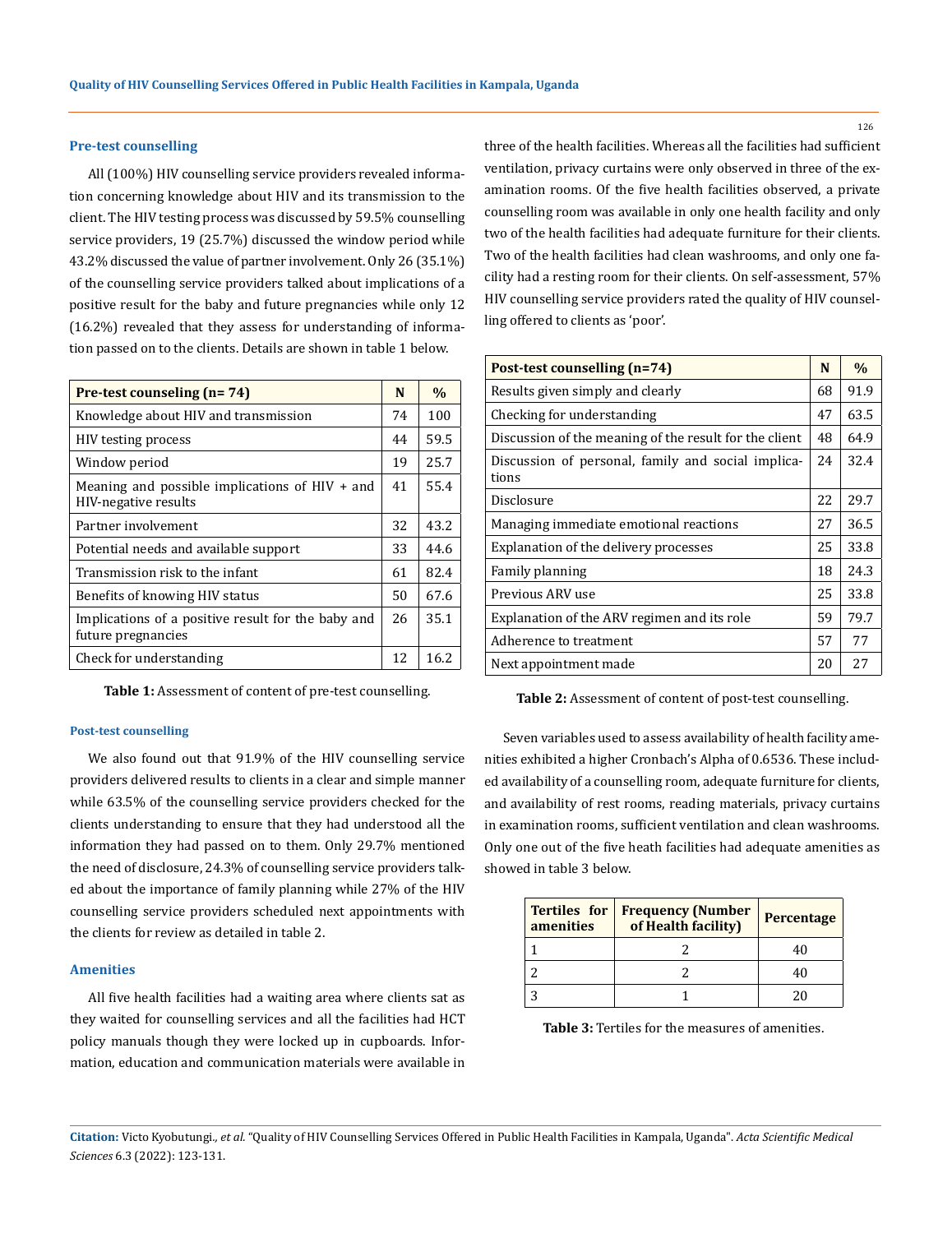Tertiles are any two points that divide an ordered distribution into three equal parts, each containing a third of the population. These were used to generate a composite measure for quality of counselling. Tertiles were generated by divided the data equally into three portions and utilizing the 70% cutoff, the level of each composite variable and in turn the overall quality of counselling was determined.

### **Adherence to HCT guidelines**

Results from the Principal Component Analysis (PCA) suggest that adherence to HCT guidelines is influenced by receipt of training in HIV counselling from a reputable trainer, following counselling guidelines, availability of private space for counselling, seeking consent from the clients and linkage into care when found positive. These variables produced a Cronbach's Alpha of 0.5172. Utilizing the 70% cut off, only 25.7% of the counselling service providers adhered to the HCT guidelines as detailed in table 4 below.

| <b>Tertiles of</b><br><b>Adherence</b> | <b>Frequency</b> | Percentage |
|----------------------------------------|------------------|------------|
|                                        | 29               | 39.2       |
|                                        | 26               | 35.1       |
|                                        | 19               | 25.7       |

**Table 4:** Tertiles for the measures of adherence to HCT guidelines.

#### **Content of counselling information**

Variables found to measure content of counselling information included: sharing of information on topics such as 'window period', partner involvement, HIV transmission risk to the infant, benefits of knowing one's HIV status, delivery of results in a clear and simple way, disclosure to the partner, explanation of the delivery process to the client, family planning, seeking past history of ARV use, explaining the ARV regimen and its role, adherence to treatment, making the next appointment with the client and checking to see if the client had understood all the information. These variables (shown in table 5) produced an inter-item correlation with a Cronbach's Alpha of 0.6531. Since the third tertile lies above the 70% cutoff, therefore only 32.4% of the HIV counselling service providers offered good content of counselling information.

#### **Overall quality of HIV counselling**

Average percentage score for the three dimensions of quality was used to obtain the overall quality of HIV counsellling, as detailed in table 6 below. Thus, only 26% of the HIV counselling service providers offered 'good' quality of HIV counselling.

| <b>Tertiles for content of</b><br>counselling information | <b>Frequency</b> | Percentage |
|-----------------------------------------------------------|------------------|------------|
|                                                           | 25               | 33.8       |
|                                                           | 25               | 33.8       |
|                                                           | 24               | 32.4       |

| <b>Table 5:</b> Tertiles for the measures of content of counselling |
|---------------------------------------------------------------------|
| information.                                                        |

| <b>Tertiles for quality of</b><br><b>HIV</b> counselling | <b>Percentage</b> |
|----------------------------------------------------------|-------------------|
|                                                          | 37.7              |
|                                                          | 36.3              |
| 2                                                        | 26.0              |

Table 6: Overall quality of HIV counselling services.

#### **Discussion**

Our findings on the quality of counseling services provided in public health facilities in Kampala, Uganda, show that only a quarter of the HIV counselling service providers offer 'good' quality of HIV counseling. The findings show general poor adherence to the HCT guidelines and sub-optimal content of counseling information provided to the clients, as well as inadequate amenities at the health facilities. It is important to note that poor quality of HIV counselling services reduces the effectiveness of HIV/AIDS programs, resulting into poor adherence, inadequate counselling information given and resistance to behavior change in some cases [29]. The poor quality of counselling could be attributed to the inadequate support supervision (both in content and rigor) given to the counselors coupled with counselor burnout [30-32].

Quality of HIV counselling can also be compromised by shortage of trained counselors [31]. By and large, our study established that health workers poorly adhered to the HCT guidelines. Studies conducted in South Africa including a systematic review on the use of lay counsellors in South Africa established low adherence to the HCT guidelines [33,34]. Similarly, our study established that the facilities lacked private space for counselling, and majority (66%) of them did not follow the counselling guidelines which is comparable to a study by Evan and Ndirangu where similar findings were

**Citation:** Victo Kyobutungi*., et al.* "Quality of HIV Counselling Services Offered in Public Health Facilities in Kampala, Uganda". *Acta Scientific Medical Sciences* 6.3 (2022): 123-131.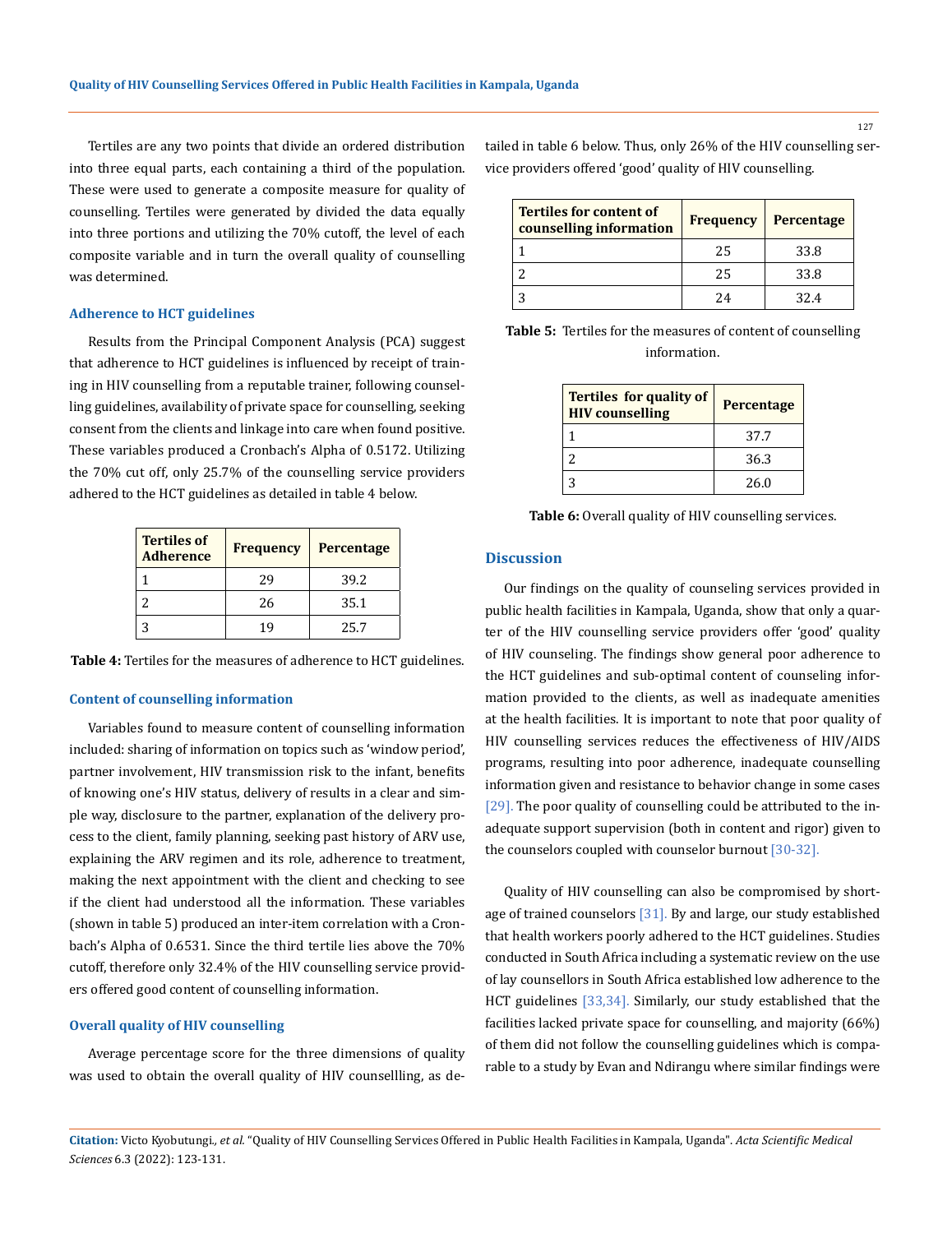revealed [35]. Our study also revealed that majority of the health workers (66.2%) reported that confidentiality was compromised during counselling which could be attributed to lack of private space for counselling which is comparable to similar studies  $[36-$ 39].

Notably, since majority of the health workers offering counselling services were registered midwives (63.5%), poor quality of HIV counselling could have been due to understaffing  $[40]$  and also having multiple roles besides counselling which constrained counselling time [41]. Other studies also blame poor content of counselling information on shortage of health workers [42,43] and insufficient knowledge  $[44]$ . However, we acknowledge that although the general content of counselling information was poor, knowledge about HIV and its transmission, information on transmission risk to the infant, adherence to treatment and that on the role of ARVs and its regimen was satisfactory, which was also in agreement with findings from a study done in Kenya that assessed male involvement in PMTCT programs  $[45]$ . Similar findings were reported by a study done in Ethiopia, where most of the surveyed health facilities only provided rudimentary information hastily, that didn't enable the clients to make informed decisions/consent [31]. Additionally, they found that the discussions between the counselor and their clients lacked depth and coverage in many of the counseling sessions, which was also consistent with what our study found. This argument is shared by another study done in Uganda that found the few available counsellors also offering a wide range of other healthcare services which subsequently affected the quality of counselling services  $[46]$ . In addition, counselling services are sometimes rushed to accommodate competing services as well as the large numbers of clients [47].

We also found the quality of content of counselling information to be poor. With regard to some of the components used to measure pre and post-test counselling, the study found that information on window period was given haphazardly as well as that on family planning and disclosure. This finding is in agreement with a study conducted in Nigeria which established that only 10% of the clients received information regarding family planning [48]. This could have been due to the fact that some of the health workers (14%) did not have training in HIV counselling which might have similarly contributed to the sub-optimal content of counselling information delivered to the clients. We can also intuitively argue that this poor quality of content of the counselling information given by the health workers may be explained by the fact that majority (66.2%) do not follow HIV counselling guidelines when carrying out counselling as they may miss out on delivering certain aspects on the topic to the clients. Given the poor quality of content of counselling information, the health facilities in coordination with the Ministry of Health need provide health workers with HIV counselling guidelines to follow during the counselling sessions. The health facility administrators can additionally organise HIV training sessions for counsellors who are not trained in HIV counselling.

Our findings show that there were inadequate amenities offered at majority of the health facilities studied. A similar study done in Pakistan found out that most health facilities had inadequate furniture for clients in the waiting area, inadequate counselling rooms, rest rooms and non-clean washrooms [49]. This can be explained by the fact that health facilities receive many clients (more than thirty one) for counselling per day amid the little waiting area space. Therefore, we may not only attribute the inadequacy of furniture to the huge number of mothers received, but also to the limited waiting space; which sometimes serves as the reception [40]. Similar studies conducted in public health facilities in Uganda revealed that many services such as examination, dispensing drugs and others all operate in a single room [50,51]. This was attributed to lack of initial planning of services to be offered by the health facility [52].

#### **Study Limitations**

The study was cross sectional which only gave a snapshot of the quality of HIV counselling in the public health facilities. There was a likelihood of social desirability bias since the study relied on the responses from the health workers. However, this was overcome by combining the three dimensions used in the study to create a composite score for evaluation of overall quality of HIV counselling services.

#### **Conclusion**

Overall, the study found that the quality of HIV counselling offered in public health facilities was poor; and that there was poor adherence to the HCT guidelines and poor content of counselling information provided to the clients. Amenities in health facilities were largely found to be inadequate. The study also highlights that providing private space for counselling is inevitable for delivery of quality counselling services to the clients. An in-depth qualita-

**Citation:** Victo Kyobutungi*., et al.* "Quality of HIV Counselling Services Offered in Public Health Facilities in Kampala, Uganda". *Acta Scientific Medical Sciences* 6.3 (2022): 123-131.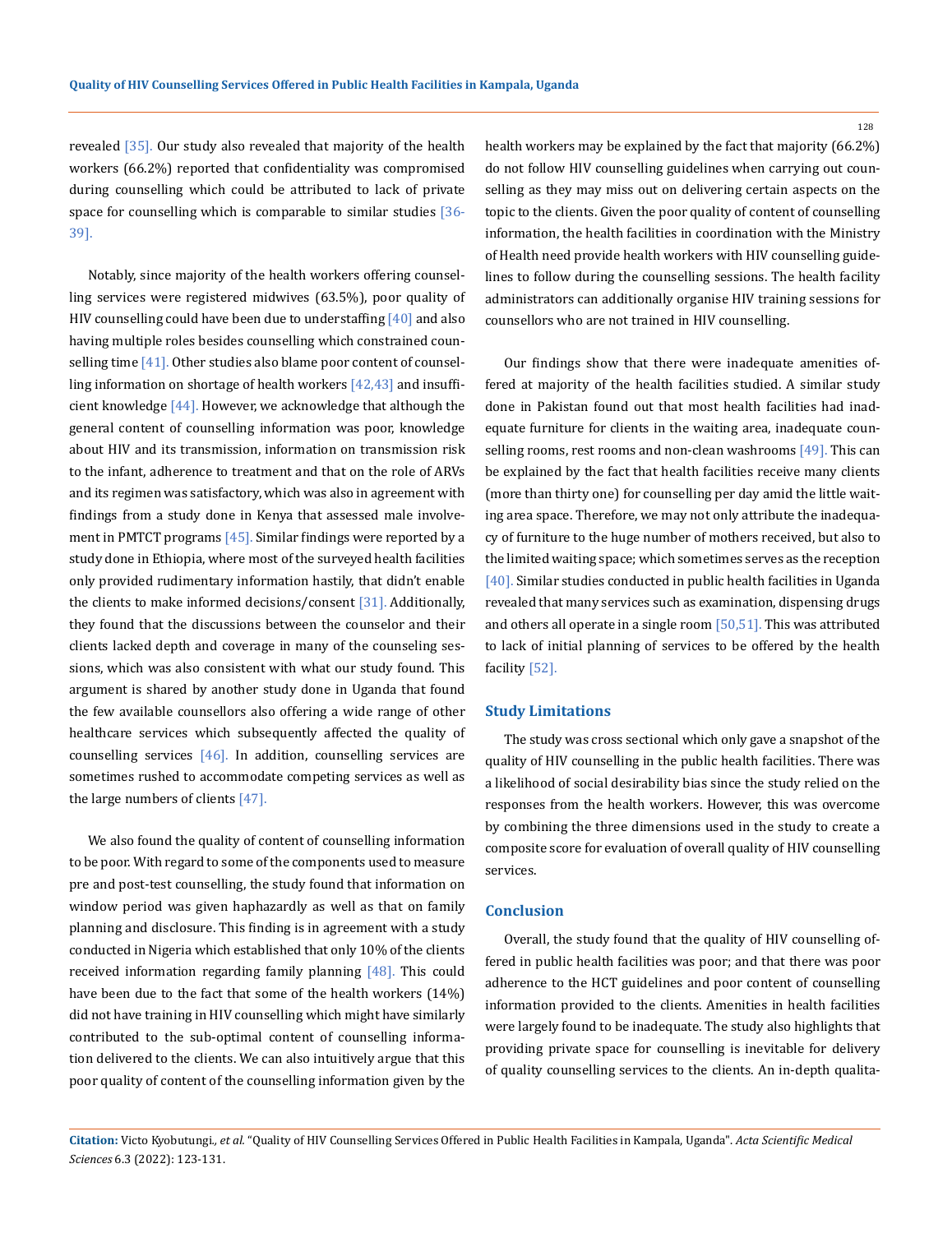tive exploration of the provider's challenges to offering quality HIV counselling is highly recommended, as well as also investigating the client's perspective of the quality of counselling they receive.

#### **Availability of Data and Materials**

All the data generated or analyzed during the current study are available from the corresponding author on reasonable request.

## **Consent for Publication**

Not applicable.

## **Competing Interests**

The authors declare that they have no competing interests.

#### **Funding**

The funding for this study was availed by the German government through the German Academic Exchange Service; DAAD scholarship.

## **Acknowledgements**

The authors sincerely thank the study respondents, the administrators and health workers of the different health facilities that participated in this study.

## **Bibliography**

- 1. [UNAIDS: Joint United Nations Programme on AIDS: UNAIDS](https://www.unaids.org/en/resources/documents/2011/20111121_JC2216_WorldAIDSday_report_2011)  [World AIDS Day Report. In. Geneva; \(2011\).](https://www.unaids.org/en/resources/documents/2011/20111121_JC2216_WorldAIDSday_report_2011)
- 2. [Matovu JK and Makumbi FE. "Expanding access to voluntary](https://pubmed.ncbi.nlm.nih.gov/17949401/)  [HIV counselling and testing in sub-Saharan Africa: alternative](https://pubmed.ncbi.nlm.nih.gov/17949401/)  [approaches for improving uptake, 2001-2007".](https://pubmed.ncbi.nlm.nih.gov/17949401/) *Tropical Medi[cine and International Health](https://pubmed.ncbi.nlm.nih.gov/17949401/)* 12.11 (2007): 1315-1322.
- 3. Bunnell R., *et al*[. "Changes in sexual behavior and risk of HIV](https://www.who.int/hiv/events/artprevention/bunnell_changes.pdf)  [transmission after antiretroviral therapy and prevention in](https://www.who.int/hiv/events/artprevention/bunnell_changes.pdf)[terventions in rural Uganda".](https://www.who.int/hiv/events/artprevention/bunnell_changes.pdf) *Aids* 20.1 (2006): 85-92.
- 4. Wolff B., *et al*[. "Evaluation of a home-based voluntary coun](https://pubmed.ncbi.nlm.nih.gov/15746219/)[selling and testing intervention in rural Uganda".](https://pubmed.ncbi.nlm.nih.gov/15746219/) *Health Policy and Planning* [20.2 \(2005\): 109-116.](https://pubmed.ncbi.nlm.nih.gov/15746219/)
- 5. Were WA., *et al*[. "Undiagnosed HIV infection and couple HIV](https://pubmed.ncbi.nlm.nih.gov/16885775/)  [discordance among household members of HIV-infected peo](https://pubmed.ncbi.nlm.nih.gov/16885775/)[ple receiving antiretroviral therapy in Uganda".](https://pubmed.ncbi.nlm.nih.gov/16885775/) *JAIDS Journal [of Acquired Immune Deficiency Syndromes](https://pubmed.ncbi.nlm.nih.gov/16885775/)* 43.1 (2006): 91-95.
- 6. Wanyenze RK., *et al*[. "Acceptability of routine HIV counselling](https://www.ncbi.nlm.nih.gov/pmc/articles/PMC2647415/)  [and testing, and HIV seroprevalence in Ugandan hospitals".](https://www.ncbi.nlm.nih.gov/pmc/articles/PMC2647415/)  *[Bulletin of the World Health Organization](https://www.ncbi.nlm.nih.gov/pmc/articles/PMC2647415/)* 86.4 (2008): 302- [309.](https://www.ncbi.nlm.nih.gov/pmc/articles/PMC2647415/)
- 7. Perez F., *et al*[. "Acceptability of routine HIV testing \(" opt-out"\)](https://pubmed.ncbi.nlm.nih.gov/16652062/)  [in antenatal services in two rural districts of Zimbabwe".](https://pubmed.ncbi.nlm.nih.gov/16652062/) *JAIDS [Journal of Acquired Immune Deficiency Syndromes](https://pubmed.ncbi.nlm.nih.gov/16652062/)* 41.4 (2006): [514-520.](https://pubmed.ncbi.nlm.nih.gov/16652062/)
- 8. Chandisarewa W., *et al*[. "Routine offer of antenatal HIV testing](https://pubmed.ncbi.nlm.nih.gov/18038074/)  [\(" opt-out" approach\) to prevent mother-to-child transmis](https://pubmed.ncbi.nlm.nih.gov/18038074/)sion of HIV in urban Zimbabwe". *[Bulletin of the World Health](https://pubmed.ncbi.nlm.nih.gov/18038074/)  Organization* [85.11 \(2007\): 843-850.](https://pubmed.ncbi.nlm.nih.gov/18038074/)
- 9. Mugore L., *et al*[. "An assessment of the understanding of the](https://pubmed.ncbi.nlm.nih.gov/18576167/)  [offer of routine HIV testing among pregnant women in rural](https://pubmed.ncbi.nlm.nih.gov/18576167/)  Zimbabwe 1". *AIDS Care* [20.6 \(2008\): 660-666.](https://pubmed.ncbi.nlm.nih.gov/18576167/)
- 10. Leon N., *et al*[. "The impact of provider-initiated \(opt-out\) HIV](https://www.ncbi.nlm.nih.gov/pmc/articles/PMC2825497/)  [testing and counseling of patients with sexually transmitted](https://www.ncbi.nlm.nih.gov/pmc/articles/PMC2825497/)  [infection in Cape Town, South Africa: a controlled trial".](https://www.ncbi.nlm.nih.gov/pmc/articles/PMC2825497/) *Imple[mentation Science](https://www.ncbi.nlm.nih.gov/pmc/articles/PMC2825497/)* 5.8 (2010).
- 11. Larsson EC., *et al*[. "Opt-out HIV testing during antenatal care:](https://pubmed.ncbi.nlm.nih.gov/21292708/)  [experiences of pregnant women in rural Uganda".](https://pubmed.ncbi.nlm.nih.gov/21292708/) *Health Poli[cy and Planning](https://pubmed.ncbi.nlm.nih.gov/21292708/)* 27.1 (2012): 69-75.
- 12. Kennedy CE., *et al*[. "Provider-initiated HIV testing and coun](https://pubmed.ncbi.nlm.nih.gov/22752501/)[seling in low-and middle-income countries: a systematic re](https://pubmed.ncbi.nlm.nih.gov/22752501/)view". *AIDS and Behavior* [17.5 \(2013\): 1571-1590.](https://pubmed.ncbi.nlm.nih.gov/22752501/)
- 13. Sherr L., *et al*[. "Voluntary counselling and testing: uptake, im](https://pubmed.ncbi.nlm.nih.gov/17415040/)[pact on sexual behaviour, and HIV incidence in a rural Zimba](https://pubmed.ncbi.nlm.nih.gov/17415040/)bwean cohort". *Aids* [21.7 \(2007\): 851-860.](https://pubmed.ncbi.nlm.nih.gov/17415040/)
- 14. Wringe A., *et al*[. "Uptake of HIV voluntary counselling and test](https://pubmed.ncbi.nlm.nih.gov/18397395/)[ing services in rural Tanzania: implications for effective HIV](https://pubmed.ncbi.nlm.nih.gov/18397395/)  [prevention and equitable access to treatment".](https://pubmed.ncbi.nlm.nih.gov/18397395/) *Tropical Medi[cine and International Health](https://pubmed.ncbi.nlm.nih.gov/18397395/)* 13.3 (2008): 319-327.
- 15. Song Y., *et al*[. "HIV-testing behavior among young migrant men](https://www.ncbi.nlm.nih.gov/pmc/articles/PMC3076143/)  [who have sex with men \(MSM\) in Beijing, China".](https://www.ncbi.nlm.nih.gov/pmc/articles/PMC3076143/) *AIDS Care* [23.2 \(2011\): 179-186.](https://www.ncbi.nlm.nih.gov/pmc/articles/PMC3076143/)
- 16. Mlay R., *et al*[. "Couple counselling and testing for HIV at ante](https://pubmed.ncbi.nlm.nih.gov/18351484/)[natal clinics: views from men, women and counsellors".](https://pubmed.ncbi.nlm.nih.gov/18351484/) *AIDS Care* [20.3 \(2008\): 356-360.](https://pubmed.ncbi.nlm.nih.gov/18351484/)
- 17. Meiberg AE., *et al*[. "Fear of stigmatization as barrier to volun](https://pubmed.ncbi.nlm.nih.gov/19024410/)[tary HIV counselling and testing in South Africa \(2008\).](https://pubmed.ncbi.nlm.nih.gov/19024410/)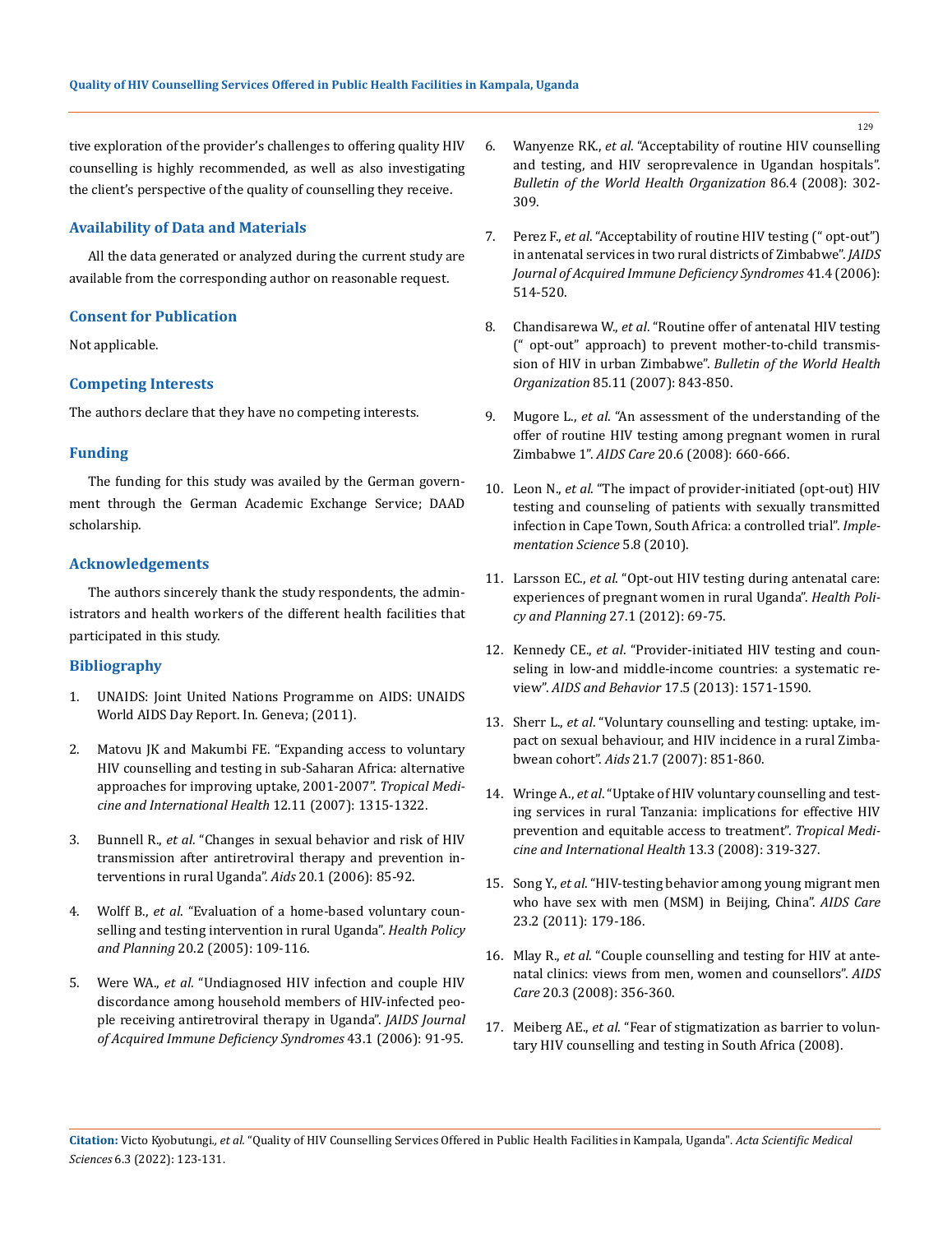- 18. Njau B., *et al*[. "Perceived acceptability of home-based couples](https://pubmed.ncbi.nlm.nih.gov/21939369/)  [voluntary HIV counseling and testing in Northern Tanzania".](https://pubmed.ncbi.nlm.nih.gov/21939369/)  *AIDS Care* [24.4 \(2012\): 413-419.](https://pubmed.ncbi.nlm.nih.gov/21939369/)
- 19. Jürgensen M., *et al*[. "Effects of home-based voluntary counsel](https://europepmc.org/article/med/23422056)[ling and testing on HIV-related stigma: findings from a cluster](https://europepmc.org/article/med/23422056)randomized trial in Zambia". *[Social Science and Medicine](https://europepmc.org/article/med/23422056)* 81 [\(2013\): 18-25.](https://europepmc.org/article/med/23422056)
- 20. Zachariah R., *et al*[. "Task shifting in HIV/AIDS: opportuni](https://pubmed.ncbi.nlm.nih.gov/18992905/)[ties, challenges and proposed actions for sub-Saharan Africa".](https://pubmed.ncbi.nlm.nih.gov/18992905/)  *[Transactions of the Royal Society of Tropical Medicine and Hy](https://pubmed.ncbi.nlm.nih.gov/18992905/)giene* [103.6 \(2009\): 549-558.](https://pubmed.ncbi.nlm.nih.gov/18992905/)
- 21. Delva W., *et al*[. "Quality and quantity of antenatal HIV counsel](https://www.researchgate.net/publication/7231713_Quality_and_quantity_of_antenatal_HIV_counselling_in_a_PMTCT_programme_in_Mombasa_Kenya)[ling in a PMTCT programme in Mombasa, Kenya".](https://www.researchgate.net/publication/7231713_Quality_and_quantity_of_antenatal_HIV_counselling_in_a_PMTCT_programme_in_Mombasa_Kenya) *AIDS Care* [18.3 \(2006\): 189-193.](https://www.researchgate.net/publication/7231713_Quality_and_quantity_of_antenatal_HIV_counselling_in_a_PMTCT_programme_in_Mombasa_Kenya)
- 22. Njeru MK., *et al*[. "A critical assessment of the WHO responsive](https://www.researchgate.net/publication/40759042_A_critical_assessment_of_the_WHO_responsiveness_tool_Lessons_from_voluntary_HIV_testing_and_counselling_services_in_Kenya)[ness tool: lessons from voluntary HIV testing and counselling](https://www.researchgate.net/publication/40759042_A_critical_assessment_of_the_WHO_responsiveness_tool_Lessons_from_voluntary_HIV_testing_and_counselling_services_in_Kenya)  services in Kenya". *[BMC Health Services Research](https://www.researchgate.net/publication/40759042_A_critical_assessment_of_the_WHO_responsiveness_tool_Lessons_from_voluntary_HIV_testing_and_counselling_services_in_Kenya)* 9.1 (2009): [243.](https://www.researchgate.net/publication/40759042_A_critical_assessment_of_the_WHO_responsiveness_tool_Lessons_from_voluntary_HIV_testing_and_counselling_services_in_Kenya)
- 23. Nguyen PH., *et al*[. "Incorporating elements of social franchis](https://academic.oup.com/heapol/article/29/8/1008/601035)[ing in government health services improves the quality of in](https://academic.oup.com/heapol/article/29/8/1008/601035)[fant and young child feeding counselling services at commune](https://academic.oup.com/heapol/article/29/8/1008/601035)  health centres in Vietnam". *[Health Policy and Planning](https://academic.oup.com/heapol/article/29/8/1008/601035)* 29.8 [\(2014\): 1008-1020.](https://academic.oup.com/heapol/article/29/8/1008/601035)
- 24. Ngo AD., *et al*[. "The impact of social franchising on the use of](https://pubmed.ncbi.nlm.nih.gov/20187974/)  [reproductive health and family planning services at public](https://pubmed.ncbi.nlm.nih.gov/20187974/)  [commune health stations in Vietnam".](https://pubmed.ncbi.nlm.nih.gov/20187974/) *BMC Health Services Research* [10.1 \(2010\): 54.](https://pubmed.ncbi.nlm.nih.gov/20187974/)
- 25. [Mayanja: Assessment Of The Quality Of Hiv Counseling And](http://www.musphcdc.ac.ug/files/pdf/Assessment%20of%20the%20quality%20of%20hiv%20counseling%20and%20testing%20service%20delivery%20in%20private%20for%20profit%20health%20units%20in%20kampala%20district.pdf)  [Testing Service Delivery In Private For Profit Health Units In](http://www.musphcdc.ac.ug/files/pdf/Assessment%20of%20the%20quality%20of%20hiv%20counseling%20and%20testing%20service%20delivery%20in%20private%20for%20profit%20health%20units%20in%20kampala%20district.pdf)  [Kampala District \(2012\).](http://www.musphcdc.ac.ug/files/pdf/Assessment%20of%20the%20quality%20of%20hiv%20counseling%20and%20testing%20service%20delivery%20in%20private%20for%20profit%20health%20units%20in%20kampala%20district.pdf)
- 26. [UNAIDS: Tools for evaluating HIV voluntary counseling and](https://data.unaids.org/publications/irc-pub02/jc685-tools-for-eval_en.pdf)  [testing. UNAIDS BEST PRACTICE COLLECTION. In. Geneva](https://data.unaids.org/publications/irc-pub02/jc685-tools-for-eval_en.pdf)  [\(2007\).](https://data.unaids.org/publications/irc-pub02/jc685-tools-for-eval_en.pdf)
- 27. Reeves D., *et al*[. "Combining multiple indicators of clinical](https://pubmed.ncbi.nlm.nih.gov/17515775/)  [quality: an evaluation of different analytic approaches".](https://pubmed.ncbi.nlm.nih.gov/17515775/) *Medical Care* [45.6 \(2007\): 489-496.](https://pubmed.ncbi.nlm.nih.gov/17515775/)
- 28. [American Medical Association: Measures Development, Meth](https://www.uptodate.com/contents/measuring-quality-in-hospitals-in-the-united-states)[odology, and Oversight Advisory Committee: Recommenda](https://www.uptodate.com/contents/measuring-quality-in-hospitals-in-the-united-states)tions on Composite Measures". *[Physician Consortium for Per](https://www.uptodate.com/contents/measuring-quality-in-hospitals-in-the-united-states)[formance Improvement](https://www.uptodate.com/contents/measuring-quality-in-hospitals-in-the-united-states)* (PCPI) (2010).
- 29. Chopra M., *et al*[. "Preventing HIV transmission to children:](https://pubmed.ncbi.nlm.nih.gov/16028656/)  [quality of counselling of mothers in South Africa".](https://pubmed.ncbi.nlm.nih.gov/16028656/) *Acta Paediatrica* [94.3 \(2005\): 357-363.](https://pubmed.ncbi.nlm.nih.gov/16028656/)
- 30. [Held M and Brann M. "Recognizing HIV/AIDS volunteers'](https://pubmed.ncbi.nlm.nih.gov/17364400/)  [stressors and desire for support".](https://pubmed.ncbi.nlm.nih.gov/17364400/) *AIDS Care* 19.2 (2007): 212- [214.](https://pubmed.ncbi.nlm.nih.gov/17364400/)
- 31. [Ismail H and Ali A. "Status of ANC-linked HIV counseling and](https://www.ajol.info/index.php/ejhd/article/view/53239)  [testing as an intervention for PMTCT in public health facilities](https://www.ajol.info/index.php/ejhd/article/view/53239)  [in Addis Ababa: quality of HIV counseling given to pregnant](https://www.ajol.info/index.php/ejhd/article/view/53239)  women for PMTCT". *[Ethiopian Journal of Health Development](https://www.ajol.info/index.php/ejhd/article/view/53239)* [23.3 \(2009\).](https://www.ajol.info/index.php/ejhd/article/view/53239)
- 32. Machingura F., *et al*[. "Evidence from participatory research on](https://www.tarsc.org/publications/documents/COBASYS_Synthesis%20Final%20Dec2011.pdf)  [community health systems for HIV treatment and support in](https://www.tarsc.org/publications/documents/COBASYS_Synthesis%20Final%20Dec2011.pdf)  [East and Southern Africa \(2012\).](https://www.tarsc.org/publications/documents/COBASYS_Synthesis%20Final%20Dec2011.pdf)
- 33. Dewing S., *et al*[. "It's Important to Take Your Medication Every](https://pubmed.ncbi.nlm.nih.gov/22610373/)[day Okay?" An Evaluation of Counselling by Lay Counsellors](https://pubmed.ncbi.nlm.nih.gov/22610373/)  [for ARV Adherence Support in the Western Cape, South Africa".](https://pubmed.ncbi.nlm.nih.gov/22610373/)  *AIDS and Behavior* [17.1 \(2013\): 203-212.](https://pubmed.ncbi.nlm.nih.gov/22610373/)
- 34. Petersen I., *et al*[. "Optimizing lay counsellor services for chron](https://www.sciencedirect.com/science/article/pii/S0738399114000524)[ic care in South Africa: a qualitative systematic review".](https://www.sciencedirect.com/science/article/pii/S0738399114000524) *Patient [Education and Counseling](https://www.sciencedirect.com/science/article/pii/S0738399114000524)* 95.2 (2014): 201-210.
- 35. [Evans C and Ndirangu E. "The nursing implications of routine](https://www.sciencedirect.com/science/article/abs/pii/S0020748908003350)  [provider-initiated HIV testing and counselling in sub-Saharan](https://www.sciencedirect.com/science/article/abs/pii/S0020748908003350)  [Africa: a critical review of new policy guidance from WHO/](https://www.sciencedirect.com/science/article/abs/pii/S0020748908003350) UNAIDS". *[International Journal of Nursing Studies](https://www.sciencedirect.com/science/article/abs/pii/S0020748908003350)* 46.5 (2009): [723-731.](https://www.sciencedirect.com/science/article/abs/pii/S0020748908003350)
- 36. Peltzer K., *et al*[. "Implementation of the national programme](https://pubmed.ncbi.nlm.nih.gov/25860417/)  [for prevention of mother-to-child transmission of HIV: A rapid](https://pubmed.ncbi.nlm.nih.gov/25860417/)  [assessment in Cacadu district, South Africa".](https://pubmed.ncbi.nlm.nih.gov/25860417/) *African Journal of AIDS Research* [9.1 \(2010\): 95-106.](https://pubmed.ncbi.nlm.nih.gov/25860417/)
- 37. Bott S., *et al*[. "Rewards and challenges of providing HIV test](https://pubmed.ncbi.nlm.nih.gov/25237134/)[ing and counselling services: health worker perspectives from](https://pubmed.ncbi.nlm.nih.gov/25237134/)  [Burkina Faso, Kenya and Uganda".](https://pubmed.ncbi.nlm.nih.gov/25237134/) *Health Policy and Planning* [\(2014\): czu100.](https://pubmed.ncbi.nlm.nih.gov/25237134/)
- 38. [Medley AM and Kennedy CE. "Provider challenges in imple](https://pubmed.ncbi.nlm.nih.gov/20387980/)[menting antenatal provider-initiated HIV testing and counsel](https://pubmed.ncbi.nlm.nih.gov/20387980/)ing programs in Uganda". *[AIDS Education and Prevention](https://pubmed.ncbi.nlm.nih.gov/20387980/)* 22.2 [\(2010\): 87-99.](https://pubmed.ncbi.nlm.nih.gov/20387980/)
- 39. Dewing S., *et al*[. "Behaviour change counselling for ARV ad](https://pubmed.ncbi.nlm.nih.gov/21983698/)[herence support within primary health care facilities in the](https://pubmed.ncbi.nlm.nih.gov/21983698/)  [Western Cape, South Africa".](https://pubmed.ncbi.nlm.nih.gov/21983698/) *AIDS and Behavior* 16.5 (2012): [1286-1294.](https://pubmed.ncbi.nlm.nih.gov/21983698/)

**Citation:** Victo Kyobutungi*., et al.* "Quality of HIV Counselling Services Offered in Public Health Facilities in Kampala, Uganda". *Acta Scientific Medical Sciences* 6.3 (2022): 123-131.